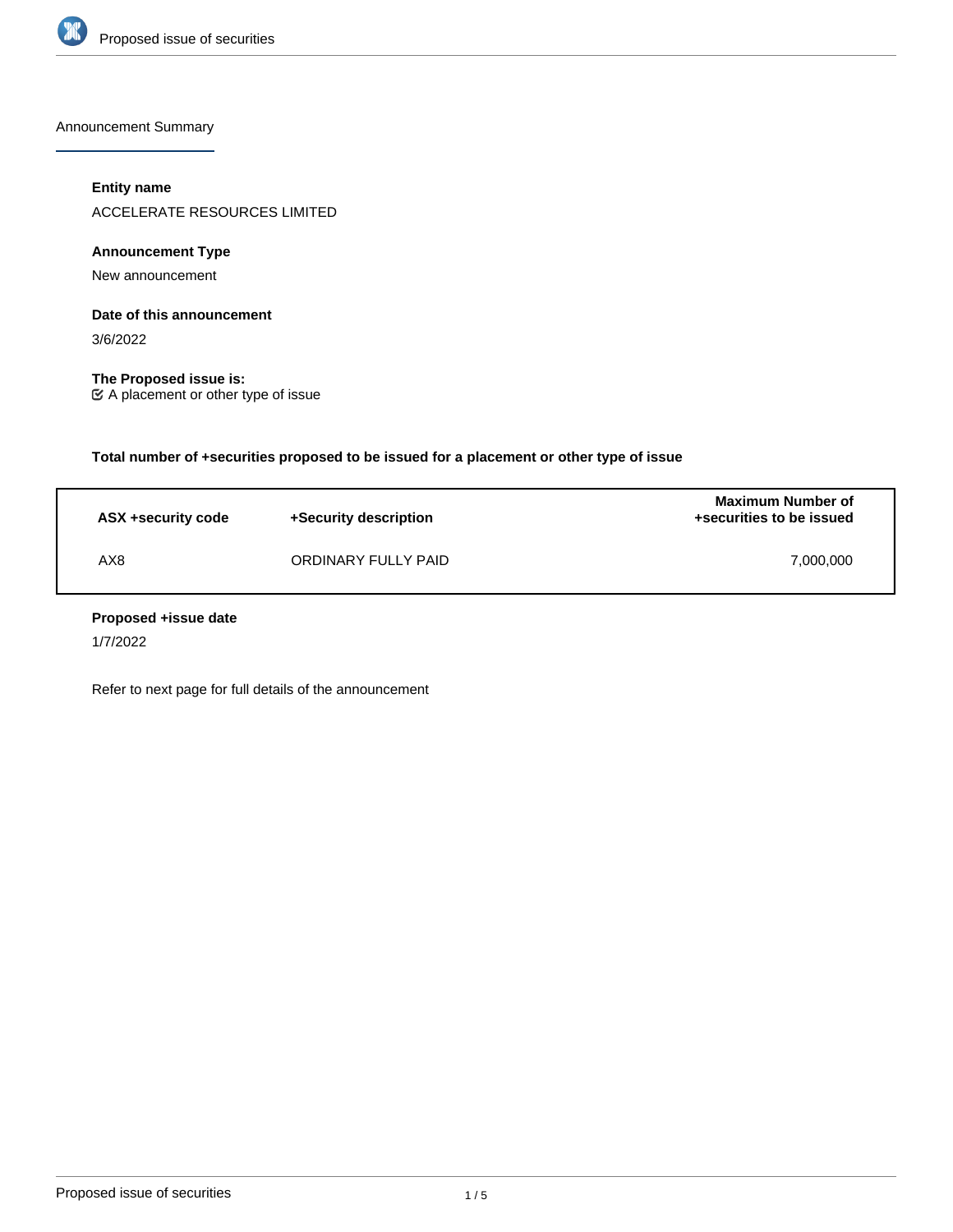

#### Part 1 - Entity and announcement details

#### **1.1 Name of +Entity**

## ACCELERATE RESOURCES LIMITED

We (the entity named above) give ASX the following information about a proposed issue of +securities and, if ASX agrees to +quote any of the +securities (including any rights) on a +deferred settlement basis, we agree to the matters set out in Appendix 3B of the ASX Listing Rules.

If the +securities are being offered under a +disclosure document or +PDS and are intended to be quoted on ASX, we also apply for quotation of all of the +securities that may be issued under the +disclosure document or +PDS on the terms set out in Appendix 2A of the ASX Listing Rules (on the understanding that once the final number of +securities issued under the +disclosure document or +PDS is known, in accordance with Listing Rule 3.10.3C, we will complete and lodge with ASX an Appendix 2A online form notifying ASX of their issue and applying for their quotation).

**1.2 Registered Number Type**

**Registration Number**

33617821771

**1.3 ASX issuer code**

AX8

ABN

# **1.4 The announcement is**

New announcement

#### **1.5 Date of this announcement**

3/6/2022

**1.6 The Proposed issue is:**

 $\mathfrak{C}$  A placement or other type of issue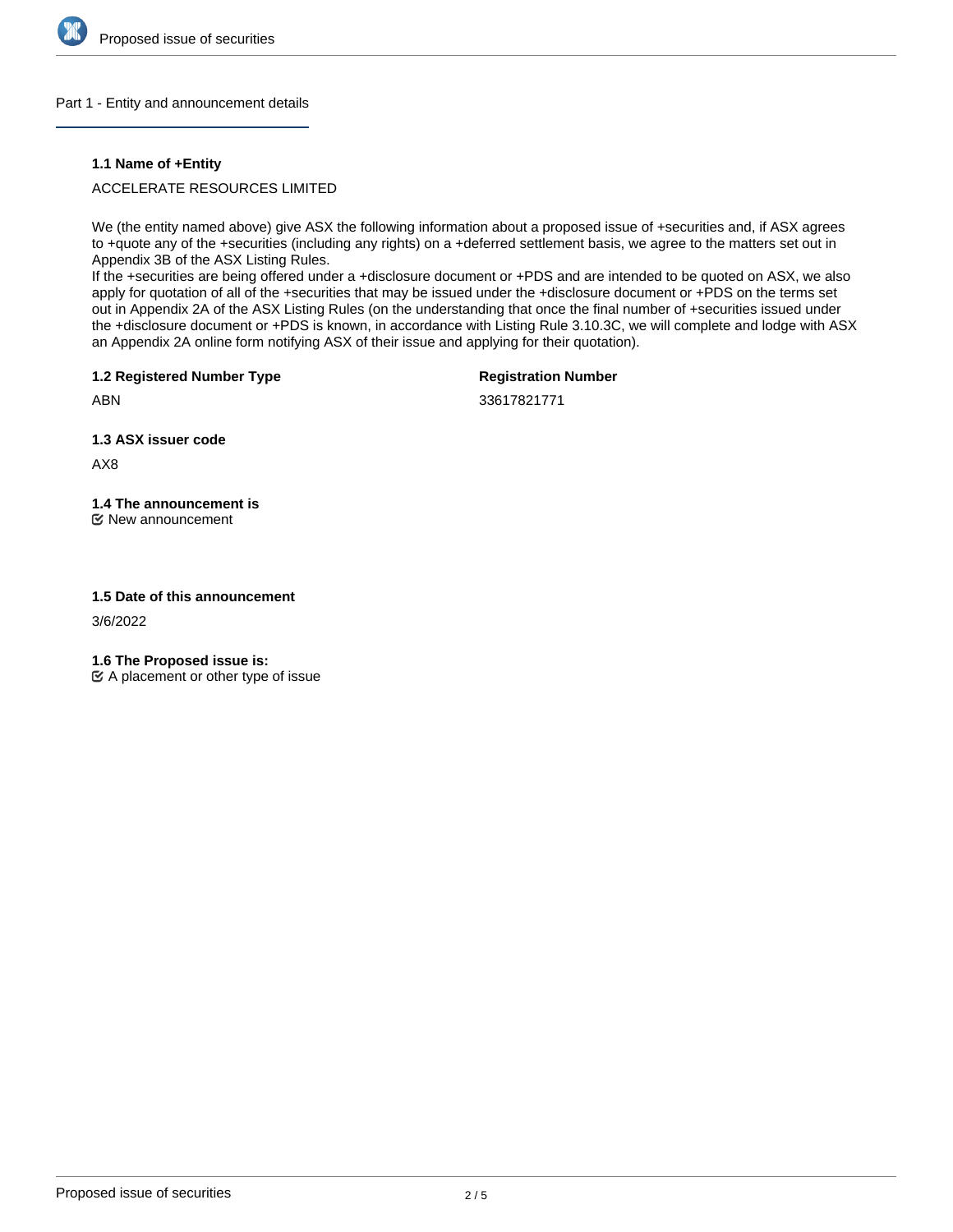

Part 7 - Details of proposed placement or other issue

Part 7A - Conditions

**7A.1 Do any external approvals need to be obtained or other conditions satisfied before the placement or other type of issue can proceed on an unconditional basis?** Yes

7A.1a Conditions

| <b>Approval/Condition</b> | Date for determination | Is the date estimated or | ** Approval             |
|---------------------------|------------------------|--------------------------|-------------------------|
| +Security holder approval | 1/7/2022               | actual?                  | received/condition met? |
|                           |                        | <b></b> i⊠ Actual        | No.                     |

#### **Comments**

Issue of 7m fully paid ordinary shares upon satisfaction of Tranche 1 Milestone as part of the acquisition of Halycon Resources Pty Ltd, subject to shareholder approval.

Refer to<https://www.asx.com.au/asxpdf/20220602/pdf/459l793k5p0tjh.pdf>, for the Notice of General Meeting.

Part 7B - Issue details

**Is the proposed security a 'New class' (+securities in a class that is not yet quoted or recorded by ASX) or an 'Existing class' (additional securities in a class that is already quoted or recorded by ASX)?** Existing class

**Will the proposed issue of this +security include an offer of attaching +securities?** No

Details of +securities proposed to be issued

**ASX +security code and description**

AX8 : ORDINARY FULLY PAID

## **Number of +securities proposed to be issued**

7,000,000

# **Offer price details**

**Are the +securities proposed to be issued being issued for a cash** consideration?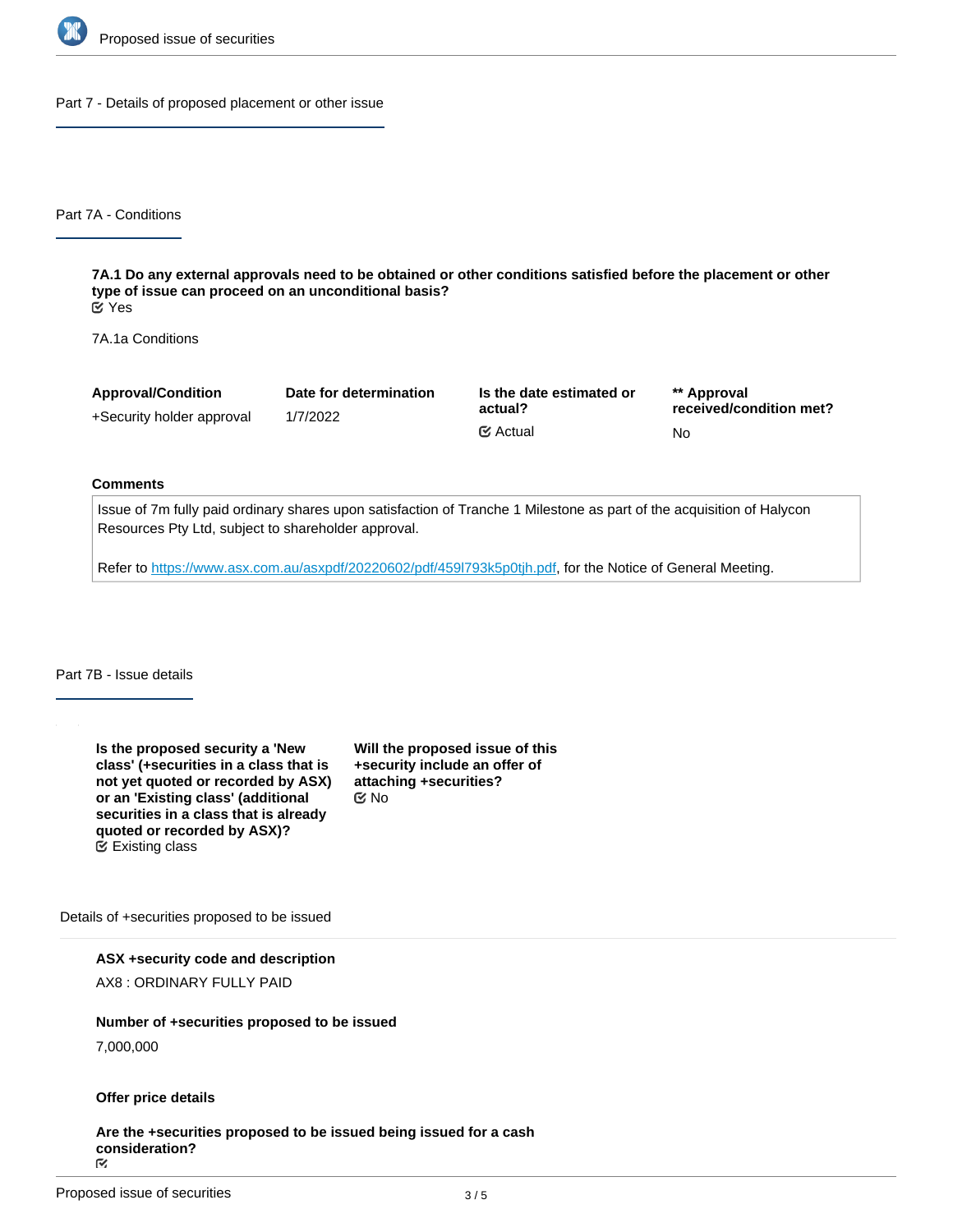

No

# **Please describe the consideration being provided for the +securities**

7m fully paid ordinary shares to be issued upon satisfaction of Tranche 1 Milestone at a deemed value of \$0.0552 (being the 30 day VWAP of the Tranche 1 Milestone), as part of the acquisition of Halycon Resources Pty Ltd, subject to shareholder approval

#### **Please provide an estimate of the AUD equivalent of the consideration being provided for the +securities**

**Will these +securities rank equally in all respects from their issue date with the existing issued +securities in that class?** Yes

Part 7C - Timetable

**7C.1 Proposed +issue date** 1/7/2022

Part 7D - Listing Rule requirements

**7D.1 Has the entity obtained, or is it obtaining, +security holder approval for the entire issue under listing rule 7.1?** Yes

**7D.1a Date of meeting or proposed meeting to approve the issue under listing rule 7.1**

1/7/2022

**7D.2 Is a party referred to in listing rule 10.11 participating in the proposed issue?** No

**7D.3 Will any of the +securities to be issued be +restricted securities for the purposes of the listing rules?** No

**7D.4 Will any of the +securities to be issued be subject to +voluntary escrow?** Yes

**7D.4a Please enter the number and +class of the +securities subject to +voluntary escrow and the date from which they will cease to be subject to +voluntary escrow**

3,500,000 shares to be voluntarily escrowed for 6 months from the date of issue.